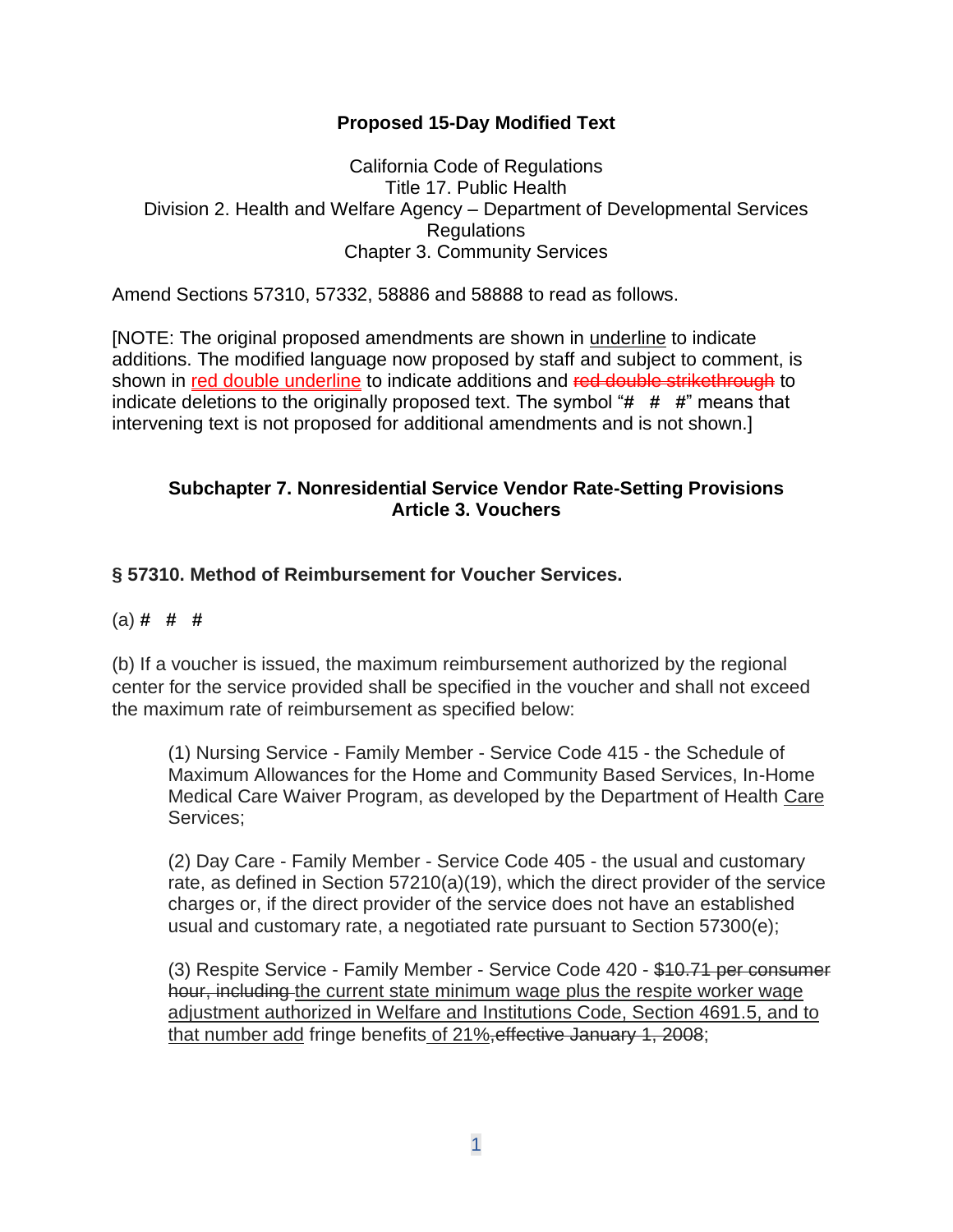(4) Transportation - Family Member - Service Code 425 - the standard rate schedule developed by the regional center pursuant to Title 17, California Code of Regulations, Section 58543; and

(5) Diaper and Nutritional Supplements - Family Member - Service Code 410 the usual and customary rate charged by the supplier.

Note: Authority cited: Chapter 722, Statutes of 1992, Section 147; and Sections 4690, 4690.1, and 4690.2, and 4691.5, Welfare and Institutions Code. Reference: Sections 4690, 4690.1, 4690.2 and 4690.5, Welfare and Institutions Code; Budget Act of 2000- 01, Item 4300-101-0001.

## **Article 5. Rates of Reimbursement Based on the Schedule of Maximum Allowances or the Vendor's Usual and Customary Rate**

**§ 57332. Maximum Rates of Reimbursement for Non-Residential Services.**

(a) **# # #**

## (b) **# # #**

(c) The maximum rate of reimbursement for the following medical services shall be as specified below:

(1) Behavior Management Assistant - Service Code 615

(A) The usual and customary rate, as defined in Section 57210(a)(19), charged for the behavior management assistant services or, if the vendor does not have an established usual and customary rate, a negotiated rate pursuant to Section 57300(e), not to exceed the rate of reimbursement established for the licensed professional with whom the Behavior Management Assistant is registered.

(2) Behavior Management Consultant - Service Code 620

(A) The maximum rate of reimbursement shall be based on the method of reimbursement established, pursuant to Section 57332, for an individual with the same licensed classification.

(3) In-Home Respite Worker - Service Code 864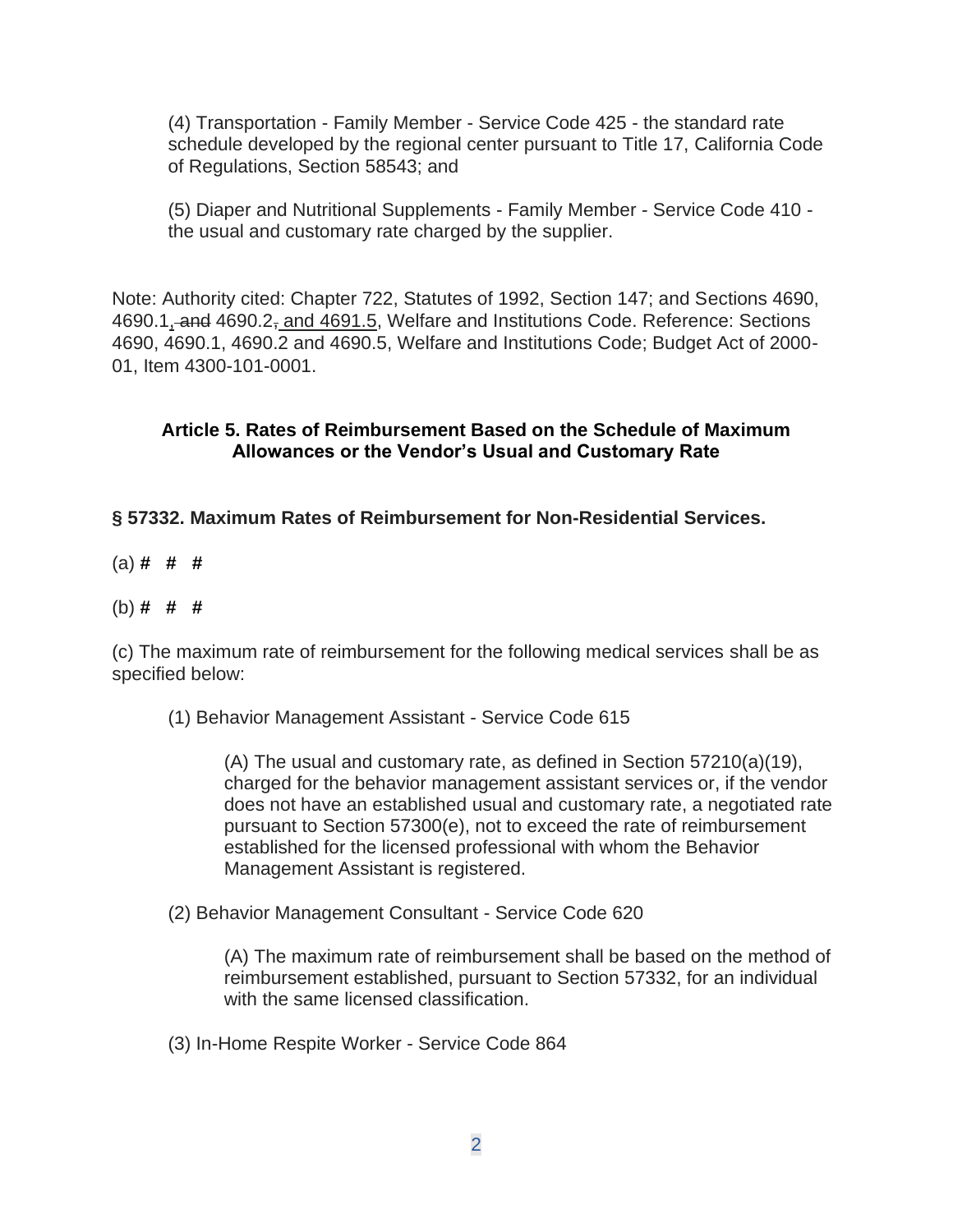(A) Effective January 1, 2008, tThe maximum rate of reimbursement for inhome respite workers shall not exceed \$10.71 per consumer hour, including the current state minimum wage plus the respite worker wage adjustment authorized in Welfare and Institutions Code, Section 4691.5, and to that number add fringe benefits of 21%, except:

1. When the family member has more than one consumer residing with them who has been authorized by the regional center to receive in-home respite services, the maximum level of payment shall be determined pursuant to Section 58140 of these regulations.

(4) Licensed Vocational Nurse - Service Code 742

(A) The rate of reimbursement shall be in accordance with the Schedule of Maximum Allowances (SMA) for the Home and Community- Based Services, In-Home Medical Care Waiver Program.

(5) Nurse's Aide or Assistant - Service Code 743

(A) The rate of reimbursement shall be in accordance with the Schedule of Maximum Allowances (SMA) for the Home and Community-Based Services, In-Home Medical Care Waiver Program.

(6) Out-of-Home Respite Services - Service Code 868

(A) Day care homes providing out-of-home respite services shall be reimbursed in accordance with the vendor's usual and customary rate, as defined in Section 57210(a)(19) or, if the vendor does not have an established usual and customary rate, a negotiated rate pursuant to Section 57300(e).

(B) Licensed residential facilities providing out-of-home respite services, for whom the Department of Social Services or the Department of Health Services has established a rate, shall be reimbursed in accordance with the rate of reimbursement as established by the appropriate Department.

(C) Licensed residential facilities providing out-of-home respite services, for whom the Department of Social Services has not established a rate, shall be reimbursed at 1/21 of the monthly rate established by the regional center for the facility's service level as approved pursuant to Title 17, California Code of Regulations, Section 56005.

(7) Out-of-State Manufacturer or Distributor - Service Code 655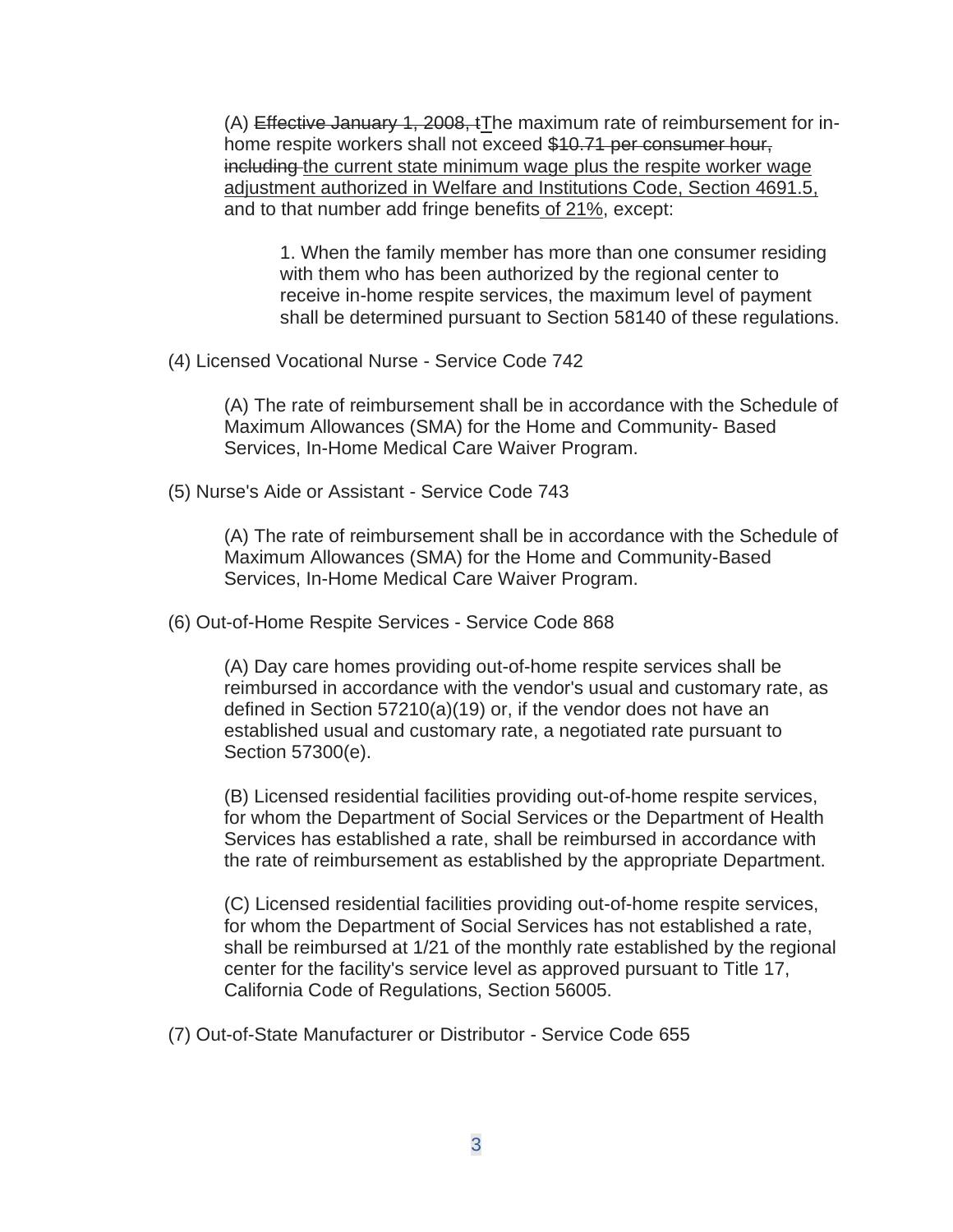(A) Out-of-State Manufacturers or Distributors supplying products that are reimbursable under the Medi-Cal program shall be reimbursed in accordance with the Schedule of Maximum Allowances (SMA).

(B) Out-of-State Manufacturers or Distributors supplying products that are not reimbursable under the Medi-Cal program shall be reimbursed according to the vendor's usual and customary rate.

(8) Registered Nurse - Service Code 744.

(A) The rate of reimbursement shall be in accordance with the Schedule of Maximum Allowances (SMA) for the Home and Community-Based Services, In-Home Medical Care Waiver Program.

(9) Respite Facility - Service Code 869

(A) Vendors classified as a respite facility shall be reimbursed as follows:

1. Either 1/21 of the established monthly rate for the facility's service level as approved pursuant to Title 17, California Code of Regulations, Section 56005; or

2. The agreed-upon level of payment for a service contract negotiated pursuant to Section 57540(b) through (f).

a. Effective January 1, 2008, tThe level of payment shall not exceed \$10.71 per consumer per hour, including fringe benefits, authorized by the Department for an In-Home Respite Worker, Service Code 864, for the same units of service. the current state minimum wage plus, the respite worker wage adjustment authorized in Welfare and Institutions Code, Section 4691.5, and to that number add fringe benefits of 21%.

(10) Genetic Counselor - Service Code 800

Genetic counselors to whom the SMA does not apply shall be reimbursed in accordance with the vendor's usual and customary rate, as defined in Section 57210(a)(19) or, if the vendor does not have an established usual and customary rate, a negotiated rate pursuant to Section 57300(e).

(11) Infant Development Specialist - Service Code 810

Infant development specialists to whom the SMA does not apply shall be reimbursed in accordance with the vendor's usual and customary rate, as defined in Section 57210(a)(19) or, if the vendor does not have an established usual and customary rate, a negotiated rate pursuant to Section 57300(e).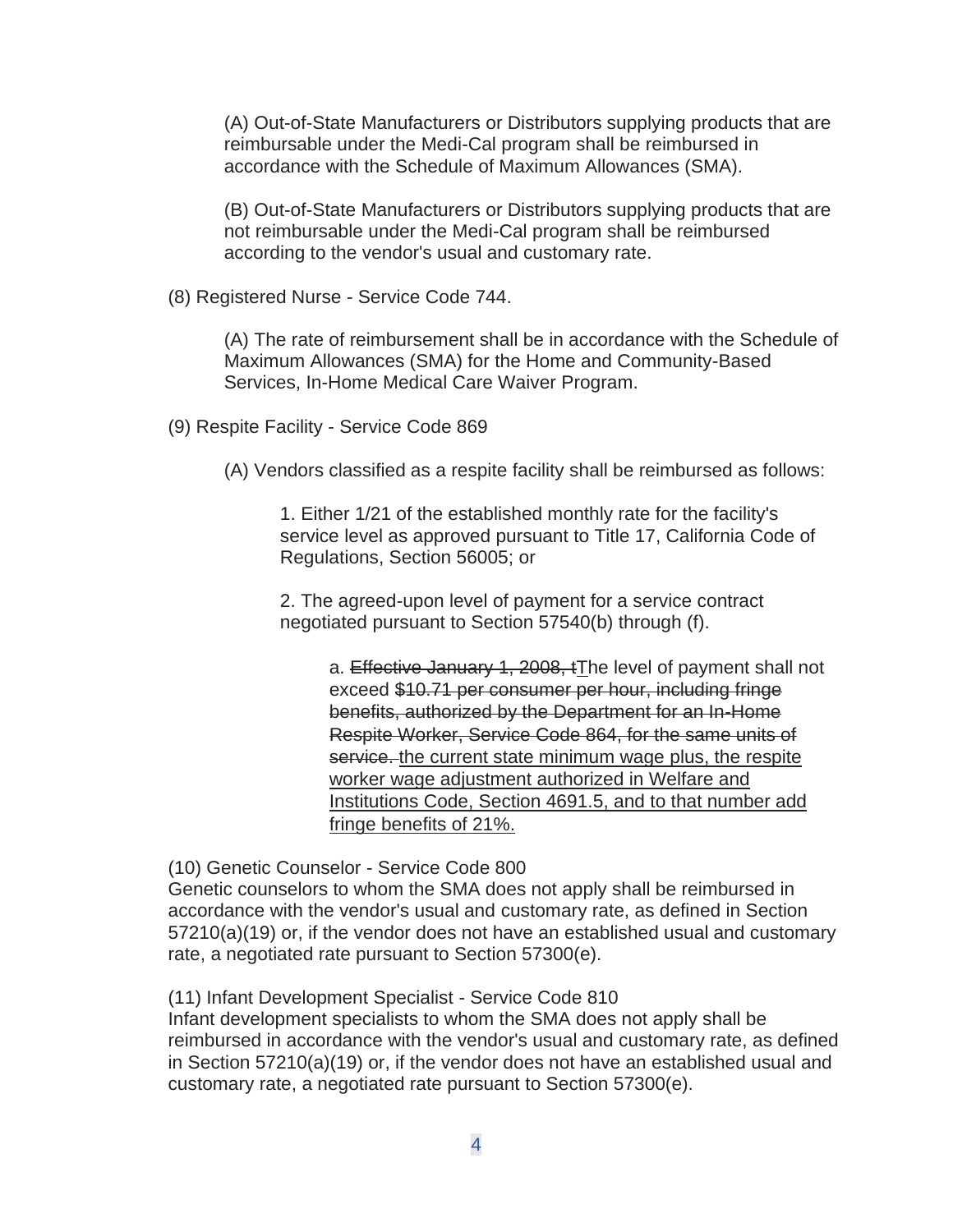(12) Behavior Management Technician (Paraprofessional) - Service Code 616 Regional centers shall contract for Behavior Management Technician (Paraprofessional) services at no more than 75 percent of the regional center's median hourly rate for Behavior Management Assistant - Service Code 615, or the statewide median rate for Behavior Management Assistant - Service Code 615, whichever is lower.

Note: Authority cited: Sections 4686.3, 4690 4686.34690.2, and 4691.5, Welfare and Institutions Code. Reference: Sections 4648(a), 4690 and 4691.6, Welfare and Institutions Code.

#### **Subchapter 22. Participant-Directed Services Article 2. General Requirements for Participant-Directed Services**

- (a) Effective October 1, 2011, for consumers and family members of consumers receiving the services in California Code of Regulations, Title 17, Section 54355 (g) (1), (3), (4), and (5), when these services are funded with federal financial participation through Medicaid programs, the regional center may offer Participant-Directed Services to allow the adult consumer and/or family member to procure their own community-based training service, day care, nursing, respite, and transportation services. Effective **[INSERT DATE]** personal assistance, independent living services, and/or supported employment will be added to the list of participant directed services.
- (b) **# # #**
- (c) **# # #**
- (d) **# # #**
- (e) The regional center shall vendor the Employer and Co-Employer in accordance with vendor requirements contained in California Code of Regulations, Title 17, Sections 54310 and 54326, in addition to the following requirements:
	- (1) **# # #**
	- (2) **# # #**
	- (3) **# # #**
	- (4) **# # #**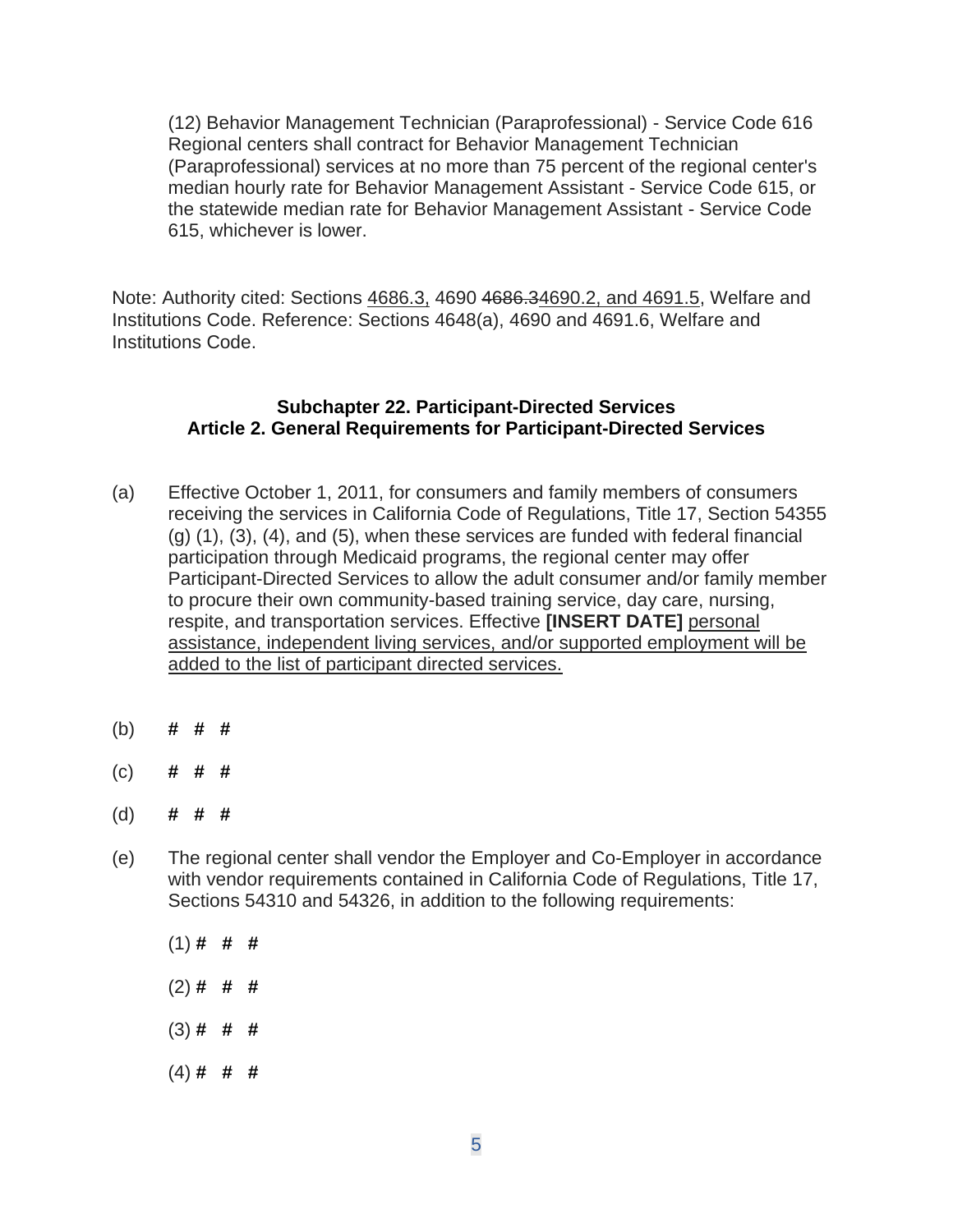(6) Participant-Directed Personal Assistance - Service Code 456 is a Personal Assistance service that assists the consumer with personal assistance and support to help the consumer be successful in their own home and in the community.

(A) A regional center shall classify a vendor as a Participant-Directed Personal Assistance Service if the vendor:

1. Is an adult consumer, family member, or conservator;

2. Selects an individual who is at least 18 years of age;

3. Ensures that the individual selected will possess the skill, training, or education necessary to provide the service in accordance with the IPP; and

4. Ensures that the individual is familiar with the consumer's daily routines and needs and is trained in any specialized supports necessary for the consumer.

(7) Participant-Directed Independent Living Services - Service Code 457 is an independent living service that assists the adult consumer in the development or maintaining of skills required for living independently in the community.

(A) A regional center shall classify a vendor as a Participant-Directed Independent Living service for Adults if the vendor:

1. Is an adult consumer, family member, or conservator;

2. Selects an individual who is at least 18 years of age;

3. Ensures that the individual will possess the skill, training, or education necessary to provide the service in accordance with the IPP; and

4. Ensures that the individual is familiar with the consumer's daily routines and needs and is trained in any specialized supports necessary for the consumer.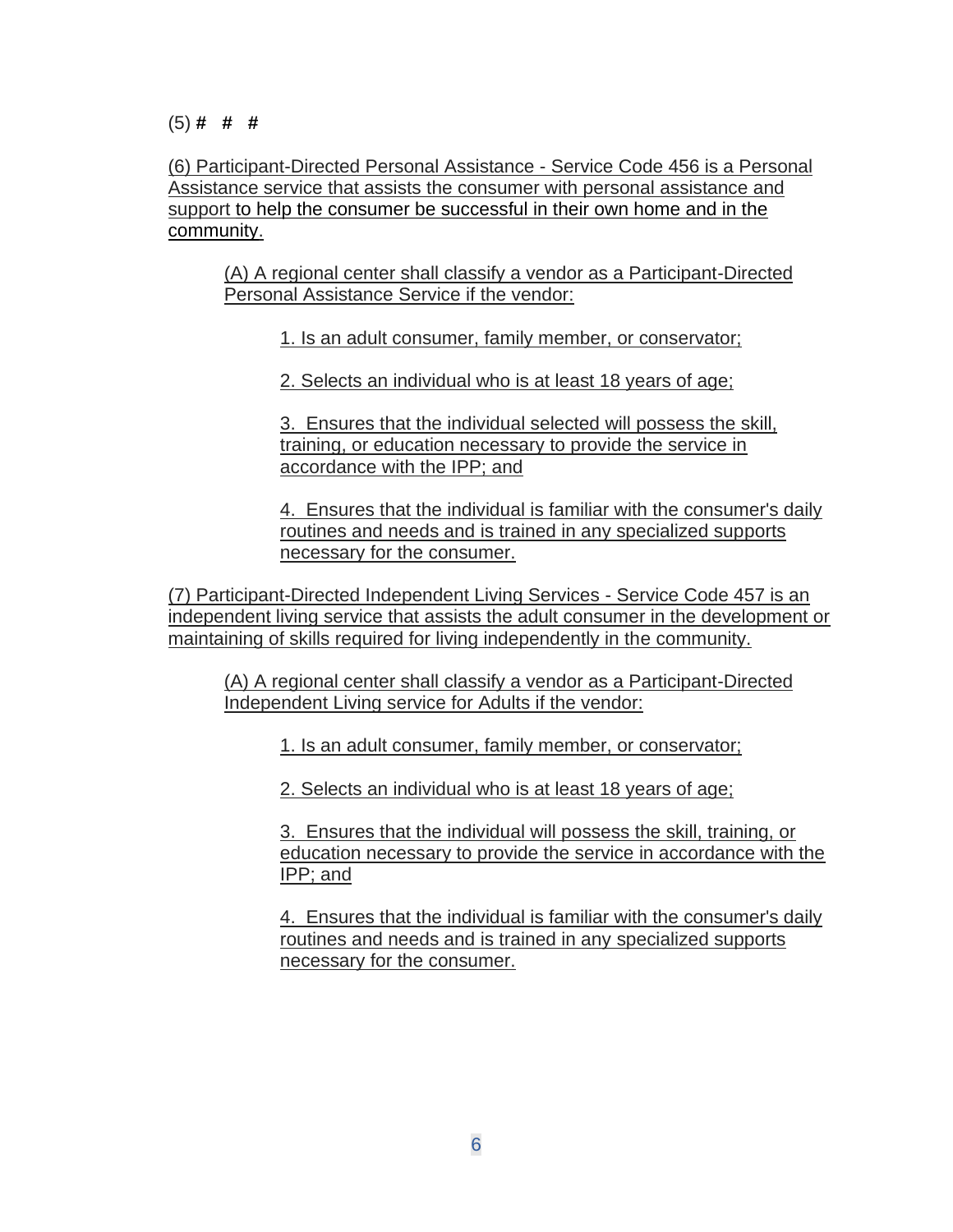(8) Participant-Directed Supported Employment - Service Code 458 is a service that is provided in order to support a consumer in **obtaining eetting** and maintaining competitive integrated employment, or self-employment.  $\theta$ supporting in consumer in job discovery. This may include developing a plan for employment by assessing the consumer's strengths, weaknesses, skills, and desires for employment.

(A) A regional center shall classify a vendor as a Participant-Directed Supported Employment provider if the vendor:

1. Is an adult consumer, family member, or conservator;

2. Selects an individual who is at least 18 years of age;

3. Ensures that the individual selected will possess the skill, training, or education necessary to provide the service in accordance with the IPP; and

4. Ensures that the person providing supported employment is familiar with the consumer's daily routines and needs and is trained in any specialized supports necessary for the consumer.

(f) **# # #**

NOTE: Authority cited: Sections 4405, 4648(a), 4648.12(c)(1)(B) and 4688.21(d), Welfare and Institutions Code; and Section 11152, Government Code. Reference: Sections 4631, 4648(a), 4648.12(c) and 4688.21, Welfare and Institutions Code.

# **§ 58888. General Provisions for Rate-Setting and Reimbursements.**

(a) The Participant-Directed Service(s), and units of service shall be determined through the IPP process pursuant to Welfare and Institutions Code Sections 4646 and 4646.5. The rate of payment for the service shall not exceed the maximum rate of reimbursement as specified below:

(1) Participant-Directed Day Care Service - Family Member - Service Code 455 the usual and customary rate, as defined in California Code of Regulations, Title 17, Section 57210(a)(19), which the direct provider of the service charges or, if the direct provider of the service does not have an established usual and customary rate, a negotiated rate pursuant to California Code of Regulations, Title 17, Section 57300(e);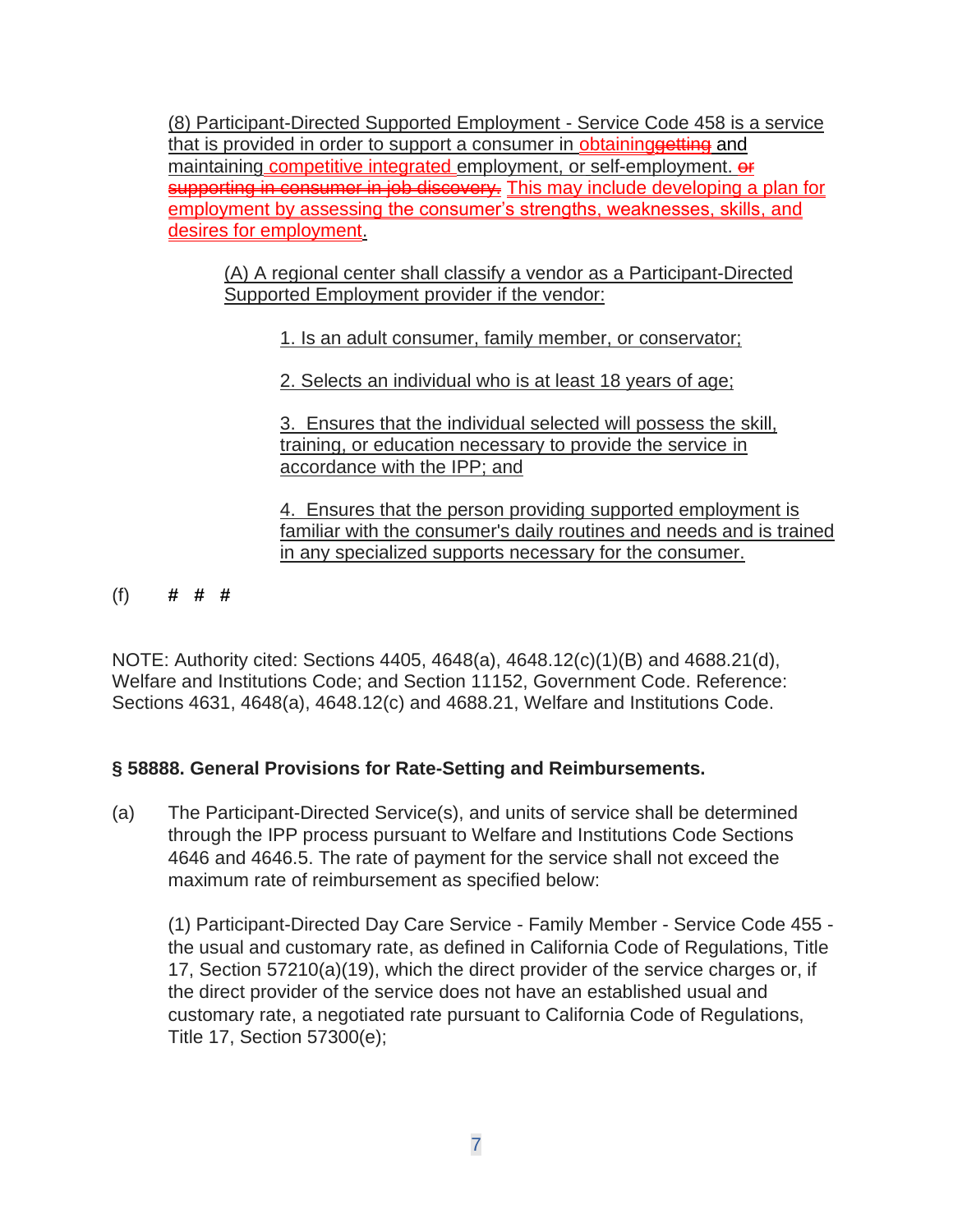(2) Participant-Directed Nursing Service - Family Member - Service Code 460 the Schedule of Maximum Allowances for the Home and Community Based Services, In-Home Medical Care Waiver Program, as developed by the Department of Health Care Services;

(3) Participant-Directed Respite Service - Family Member - Service Code 465 the rate established pursuant to California Code of Regulations, Title 17, Section 57310(b)(3);

(4) Participant-Directed Transportation - Family Member - Service Code 470 - the standard rate schedule developed by the regional center pursuant to California Code of Regulations, Title 17, Section 58543; and

(5) Participant-Directed Community-Based Training Service - Service Code 475 – \$13.47 per consumer per hour up to a maximum of 150 hours per quarter. The rate established pursuant to Welfare and Institution Code section 4688.21, subdivision (c)(7). The rate includes employer-related taxes and all transportation needed to implement the service, except that the consumer shall also be eligible for a regional center-funded bus pass, if appropriate and needed.

(6) Participant- Directed Personal Assistant – Service code 456 – the rate methodology established is the current state minimum wage plus 7% and to that number add 21% for fringe benefits per consumer per hour.

(7) Participant-Directed Independent Living Individual - Service Code 457 – the rate methodology established is the current state minimum wage plus 11% and to that number add 22% for fringe benefits per consumer per hour.

(8) Participant- Directed Supported Employment – Service Code 458 – the rate methodology established is the current state minimum wage plus 56% and to that number add 22% for fringe benefits per consumer per hour.

- (b) The regional center shall authorize a rate of payment for the FMS F/EA and FMS Co-Employer as follows:
	- (1) For FMS FE/A services as described in Section 58887(a) and (b):

(A) A rate not to exceed a maximum of \$45.00\$45.88 per consumer per month for one Participant-Directed Service; or

(B) A rate not to exceed a maximum of \$70.00\$71.37 per consumer per month for two or three Participant-Directed Services; or

(C) A rate not to exceed a maximum of \$95.00\$96.86 per consumer per month for four or more Participant-Directed Services.